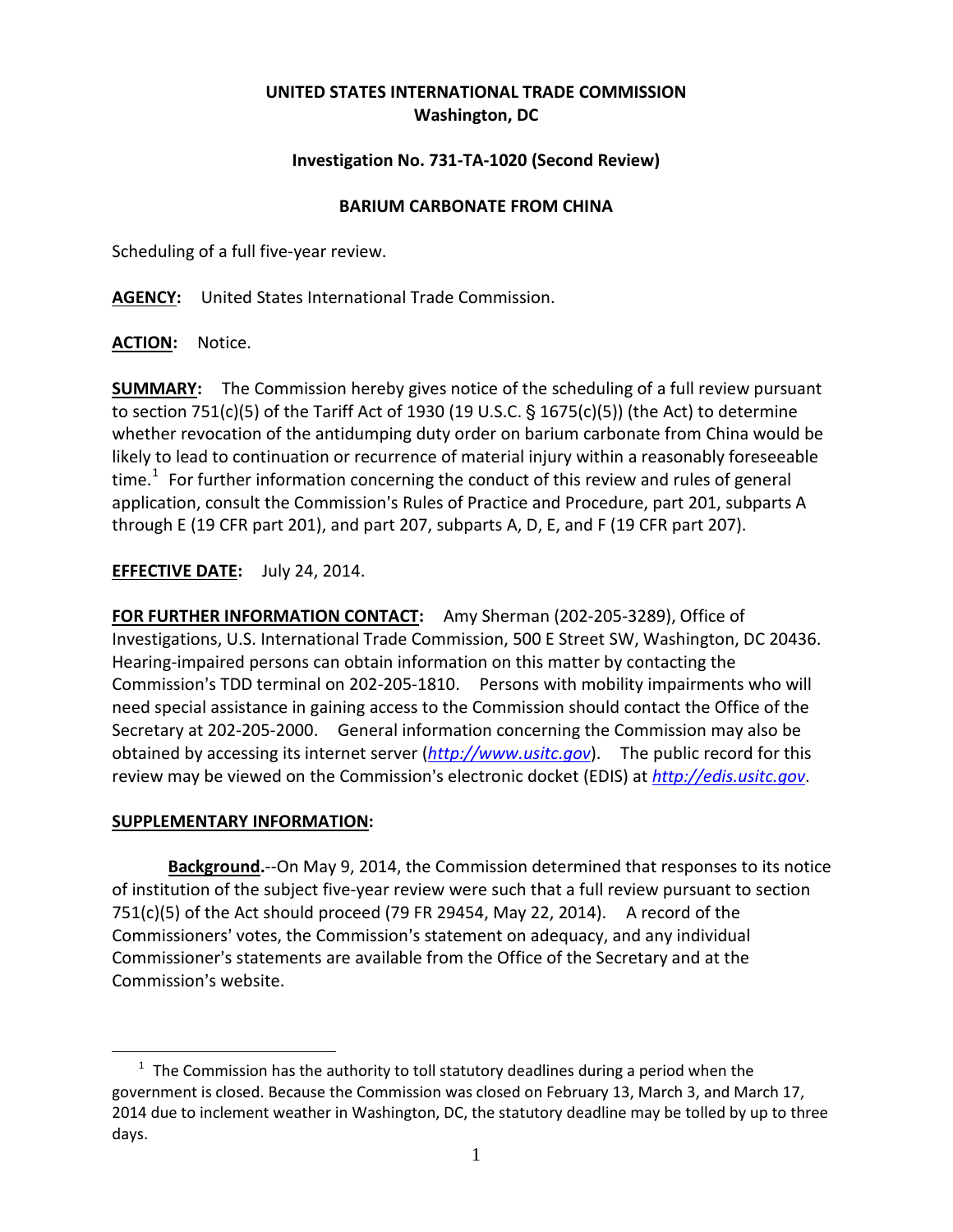**Participation in the review and public service list.**--Persons, including industrial users of the subject merchandise and, if the merchandise is sold at the retail level, representative consumer organizations, wishing to participate in this review as parties must file an entry of appearance with the Secretary to the Commission, as provided in section 201.11 of the Commission's rules, by 45 days after publication of this notice. A party that filed a notice of appearance following publication of the Commission's notice of institution of the review need not file an additional notice of appearance. The Secretary will maintain a public service list containing the names and addresses of all persons, or their representatives, who are parties to the review.

**Limited disclosure of business proprietary information (BPI) under an administrative protective order (APO) and BPI service list.**--Pursuant to section 207.7(a) of the Commission's rules, the Secretary will make BPI gathered in this review available to authorized applicants under the APO issued in the review, provided that the application is made by 45 days after publication of this notice. Authorized applicants must represent interested parties, as defined by 19 U.S.C.  $\frac{6}{5}$  1677(9), who are parties to the review. A party granted access to BPI following publication of the Commission's notice of institution of the review need not reapply for such access. A separate service list will be maintained by the Secretary for those parties authorized to receive BPI under the APO.

**Staff report.**--The prehearing staff report in the review will be placed in the nonpublic record on Thursday, November 13, 2014, and a public version will be issued thereafter, pursuant to section 207.64 of the Commission's rules.

**Hearing.**--The Commission will hold a hearing in connection with the review beginning at 9:30 a.m. on Wednesday, December 03, 2014, at the U.S. International Trade Commission Building. Requests to appear at the hearing should be filed in writing with the Secretary to the Commission on or before Friday, November 28, 2014. A nonparty who has testimony that may aid the Commission's deliberations may request permission to present a short statement at the hearing. All parties and nonparties desiring to appear at the hearing and make oral presentations should attend a prehearing conference to be held at 9:30 a.m. on Tuesday, December 02, 2014, at the U.S. International Trade Commission Building. Oral testimony and written materials to be submitted at the public hearing are governed by sections 201.6(b)(2),  $201.13(f)$ , 207.24, and 207.66 of the Commission's rules. Parties must submit any request to present a portion of their hearing testimony in camera no later than 7 business days prior to the date of the hearing.

**Written submissions.**--Each party to the review may submit a prehearing brief to the Commission. Prehearing briefs must conform with the provisions of section 207.65 of the Commission's rules; the deadline for filing is Monday, November 24, 2014. Parties may also file written testimony in connection with their presentation at the hearing, as provided in section 207.24 of the Commission's rules, and posthearing briefs, which must conform with the provisions of section 207.67 of the Commission's rules. The deadline for filing posthearing briefs is Friday, December 12, 2014. In addition, any person who has not entered an appearance as a party to the review may submit a written statement of information